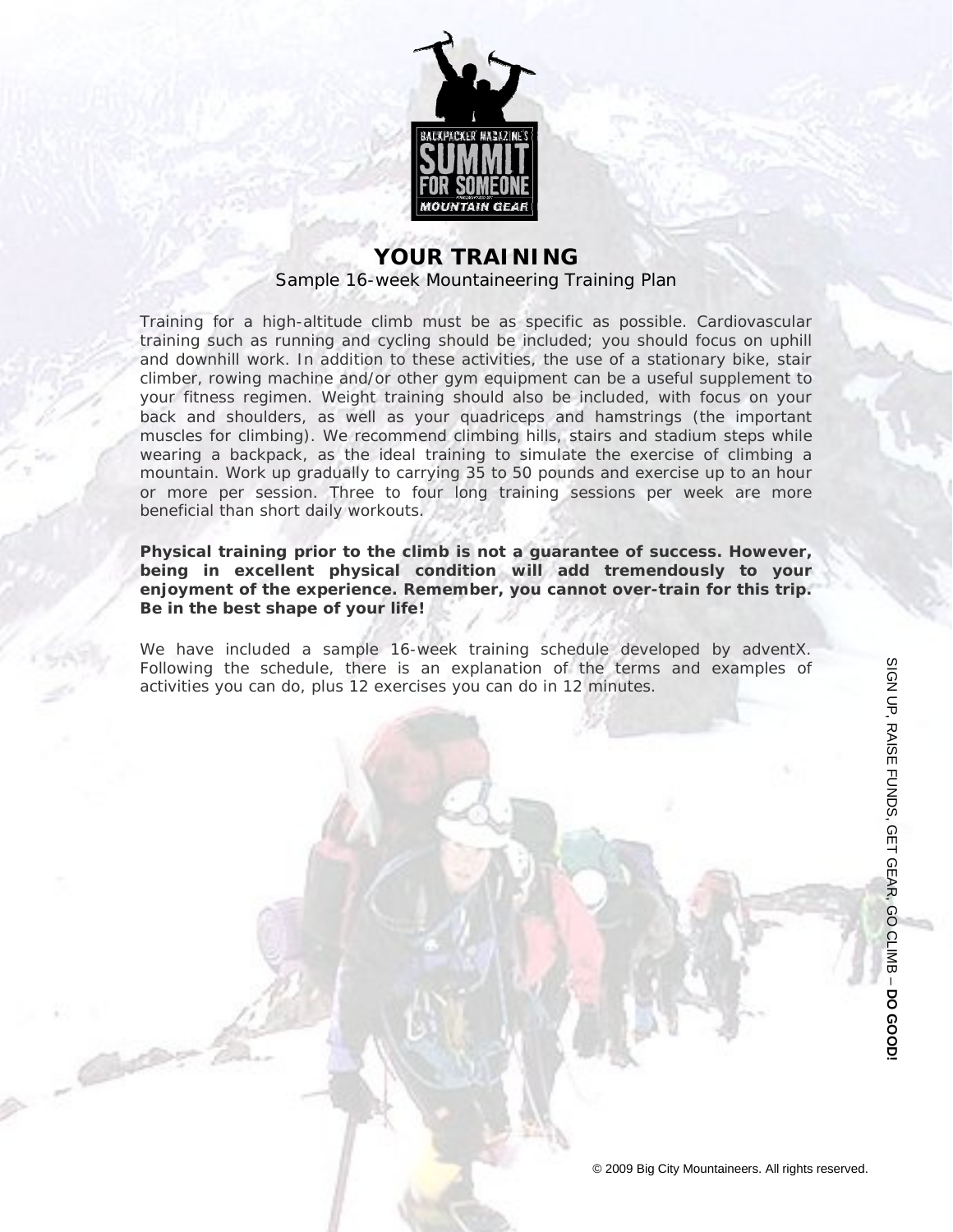

# **adventX Sample 16 week Mountaineering Training Schedule**

| <b>Phases</b>           | <b>Weeks</b><br>To Go   | Monday         | Tuesday                          | Wednesda<br><b>V</b>               | Thursday                         | Friday         | Saturday                                   | Sunday                                                           |
|-------------------------|-------------------------|----------------|----------------------------------|------------------------------------|----------------------------------|----------------|--------------------------------------------|------------------------------------------------------------------|
| <b>Pre</b><br>condition | 16                      | <b>R&amp;R</b> | <b>XT</b><br><b>45 min</b>       | <b>Cardio</b><br><b>30 min</b>     | <b>Strength</b><br>20 min        | <b>R&amp;R</b> | <b>XT</b><br>1 <sub>hr</sub>               | Hike 1hr<br>w 20lbs                                              |
| <b>Pre</b><br>condition | 15                      | <b>R&amp;R</b> | <b>XT</b><br><b>45 min</b>       | <b>Cardio</b><br><b>30 min</b>     | <b>Strength</b><br>20 min        | <b>R&amp;R</b> | <b>XT</b><br>1 <sub>hr</sub>               | <b>Hike 1 hrs</b><br>$w$ 25 $l$ bs                               |
| <b>Base</b>             | 14                      | <b>R&amp;R</b> | <b>XT</b><br><b>45 min</b>       | <b>Cardio</b><br><b>30 min</b>     | <b>Strength</b><br><b>30 min</b> | <b>R&amp;R</b> | <b>XT</b><br>1 <sub>hr</sub>               | <b>Hike 2 hrs</b><br>w 30lbs                                     |
| <b>Base</b>             | 13                      | <b>R&amp;R</b> | <b>XT</b><br><b>45 min</b>       | <b>Cardio</b><br><b>30 min</b>     | <b>Strength</b><br><b>30 min</b> | <b>R&amp;R</b> | <b>XT</b><br>1 <sub>hr</sub>               | Hike 3 hrs<br>w 20lbs                                            |
| <b>Base</b>             | 12                      | <b>R&amp;R</b> | <b>Strength</b><br><b>40 min</b> | <b>Cardio</b><br><b>45 min</b>     | <b>Strength</b><br>40 min        | R&R            | <b>XT</b><br>2 <sub>hr</sub>               | Hike 4 hrs<br>$w$ 20 lbs                                         |
| <b>Base</b>             | 11                      | <b>R&amp;R</b> | <b>Strength</b><br><b>40 min</b> | <b>Cardio</b><br><b>45 min</b>     | <b>Strength</b><br>40 min        | <b>R&amp;R</b> | XT<br>2 <sub>hr</sub>                      | Hike 3 hrs<br>$w$ 25 lbs                                         |
| <b>Base</b>             | 10                      | <b>R&amp;R</b> | <b>Strength</b><br><b>40 min</b> | <b>Cardio</b><br><b>45 min</b>     | <b>Strength</b><br>40 min        | <b>R&amp;R</b> | XT<br>2 <sub>hr</sub>                      | <b>Hike 2 hrs</b><br>$w$ 35 lbs                                  |
| <b>Base</b>             | 9                       | <b>R&amp;R</b> | <b>strength</b><br><b>60 min</b> | <b>Cardio</b><br><b>45 min</b>     | <b>Strength</b><br><b>60 min</b> | <b>R&amp;R</b> | XT<br>2 <sub>hr</sub>                      | Hike 3 hrs<br>w 35 lbs                                           |
| <b>Build</b>            | 8                       | <b>R&amp;R</b> | <b>XT</b><br><b>60 min</b>       | <b>Cardio</b><br>1.5 <sub>hr</sub> | Hike 1.5 hr<br>$w$ 20 lbs        | <b>R&amp;R</b> | <b>Cardio</b>                              | Hike 6 hrs<br>w <sub>25</sub> lbs<br>$\overline{a}$<br><u>ରୁ</u> |
| <b>Build</b>            | $\overline{7}$          | <b>R&amp;R</b> | <b>XT</b><br><b>60 min</b>       | <b>Cardio</b><br>1.5 <sub>hr</sub> | Hike 2.0 hr<br>w 35 lbs          | <b>R&amp;R</b> | <b>Cardio</b>                              | Hike 5 hrs<br>Ş<br>w 35 lbs                                      |
| <b>Build</b>            | $6\phantom{1}$          | <b>R&amp;R</b> | <b>XT</b><br><b>60 min</b>       | <b>Cardio</b><br>1.5 <sub>hr</sub> | Hike 2.0 hr<br>w 45 lbs          | <b>R&amp;R</b> | <b>Cardio</b>                              | <b>RAIS</b><br><b>Hike 7 hrs</b><br>$w$ 45 lbs<br>Ш              |
| <b>Build</b>            | 5                       | <b>R&amp;R</b> | <b>XT</b><br><b>90 min</b>       | <b>Cardio</b><br>1 <sub>hr</sub>   | Hike 1.5 hr<br>w 35 lbs          | <b>R&amp;R</b> | <b>Hike 3 hrs</b><br>$w$ 35 $l$ bs         | <b>FUNDS</b><br><b>Hike 9 hrs</b><br>w 35 lbs                    |
| Peak                    | $\overline{\mathbf{4}}$ | <b>R&amp;R</b> | <b>XT</b><br><b>90 min</b>       | <b>Cardio</b><br>2 <sub>hr</sub>   | Hike 1.5 hr<br>w 55 lbs          | <b>R&amp;R</b> | <b>Cardio</b>                              | $\Omega$<br><b>Hike 8hrs</b><br>Щ<br>w 55 lbs<br>GE              |
| <b>Peak</b>             | 3                       | R&R            | <b>XT</b><br><b>90 min</b>       | <b>Cardio</b><br>2 <sub>hr</sub>   | Hike 1.5 hr<br>$w$ 50 lbs        | R&R            | <b>Hike 6hrs</b><br>$w$ 50 $\mathsf{libs}$ | <b>Hike 12hrs</b><br>ΑR,<br>$w$ 50 lbs<br>80                     |
| <b>Peak</b>             | $\overline{2}$          | <b>R&amp;R</b> | <b>XT</b><br><b>90 min</b>       | <b>Cardio</b><br>2 hr              | Hike 1.5 hr<br>$w$ 35 lbs        | <b>R&amp;R</b> | <b>Hike 6hrs</b><br>$w$ 45 lbs             | <b>Hike 10hrs</b><br>$\overline{C}$<br>$w$ 45 lbs<br><b>IMB</b>  |
| <b>Taper</b>            | $\overline{1}$          | <b>R&amp;R</b> | XT<br>45 min                     | <b>R&amp;R</b>                     | <b>Hike</b><br>1 hour            | <b>R&amp;R</b> | <b>Climb</b>                               | <b>Climb</b><br>g                                                |
| <b>Transitio</b><br>n   | $\mathbf{0}$            | <b>Climb</b>   | <b>Climb</b>                     | <b>Hike</b><br><b>30 min</b>       | <b>R&amp;R</b>                   | <b>R&amp;R</b> | <b>R&amp;R</b>                             | coopi<br>XT<br><b>45 min</b>                                     |
| <b>Transitio</b><br>n   | $+1$                    | <b>R&amp;R</b> | <b>XT</b><br><b>45 min</b>       | R&R                                | <b>Cardio</b><br>1 <sub>hr</sub> | <b>R&amp;R</b> | <b>Cardio</b>                              | <b>Hike</b>                                                      |

 $\sim$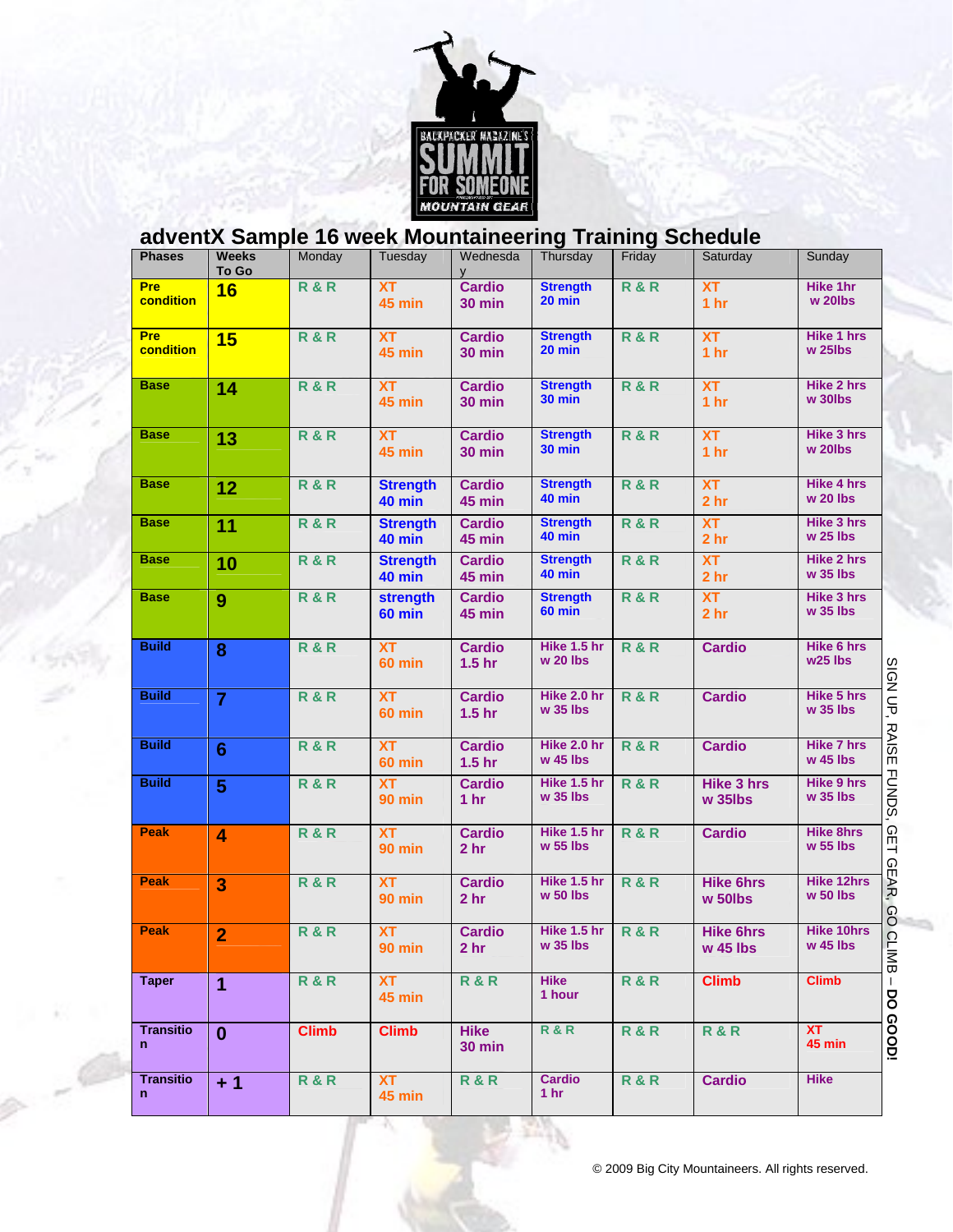

### **EXPLANATION OF TRAINING TERMS**

Prepared by John Colver & Tiffany Van Skaik www.adventx.com

#### *Introduction*

In order to get the best results and to prevent injury, we recommend that most days of the week you make time for 10 to 15 minutes of calisthenics and exercises to improve flexibility. (See attached 'Daily Dozen' for an example). Also, you should warm up at the beginning of each training session with 10 minutes of light aerobic activity (DD can be used for this) and include stretching as part of your cool down. A simple guideline for stretching is to hold (not bounce) a stretch at the point of tension for 20 seconds and to include all major muscle groups of your body.

A good conditioning program includes a variety of types of training designed to build: aerobic endurance, anaerobic endurance, strength, flexibility, agility, power, coordination, and balance.

In this attached training schedule are the abbreviations: XT, R&R, IT and the headings 'hiking', 'cardio', and 'strength'. Here is an explanation of those terms.

**XT**: XT stands for Cross Training. Cross training includes activities that are different for many people. It should be something that you enjoy and that is challenging. Some examples: running, cycling, soccer, cross country skiing, outdoor fitness classes, some gym classes, martial arts, yoga & kickboxing.

The purpose of XT is to infuse your training with variety and all-over body strengthening. When choosing an activity, what's important is that you enjoy it and it has benefits to your overall training (i.e. it will add to your strength, endurance, flexibility, coordination). If you are preparing for a technical climb consider indoor or outdoor rock climbing for your XT sessions.

**Hiking**: Of all the training you could do, hiking and backpacking are the best ways to prepare for mountain climbing. The primary benefit is an increase in aerobic endurance. Aerobic means 'with oxygen' so most of your hiking will be at a pace where you can breath comfortably. Some hiking, however, will be faster or steeper, causing you to breathe very hard. This is anaerobic training, meaning 'without oxygen'.

**IT (Interval Training):** Most of your mountain climbing will be accomplished aerobically, yet sometimes you'll be working anaerobically, so it pays to include some interval training (IT). Interval training is shorter bursts of effort interspersed with rest periods. You can do this with a stopwatch or by intuition. A form of interval training called 'fartlek' (literally this means 'speed play') involves varied and arbitrary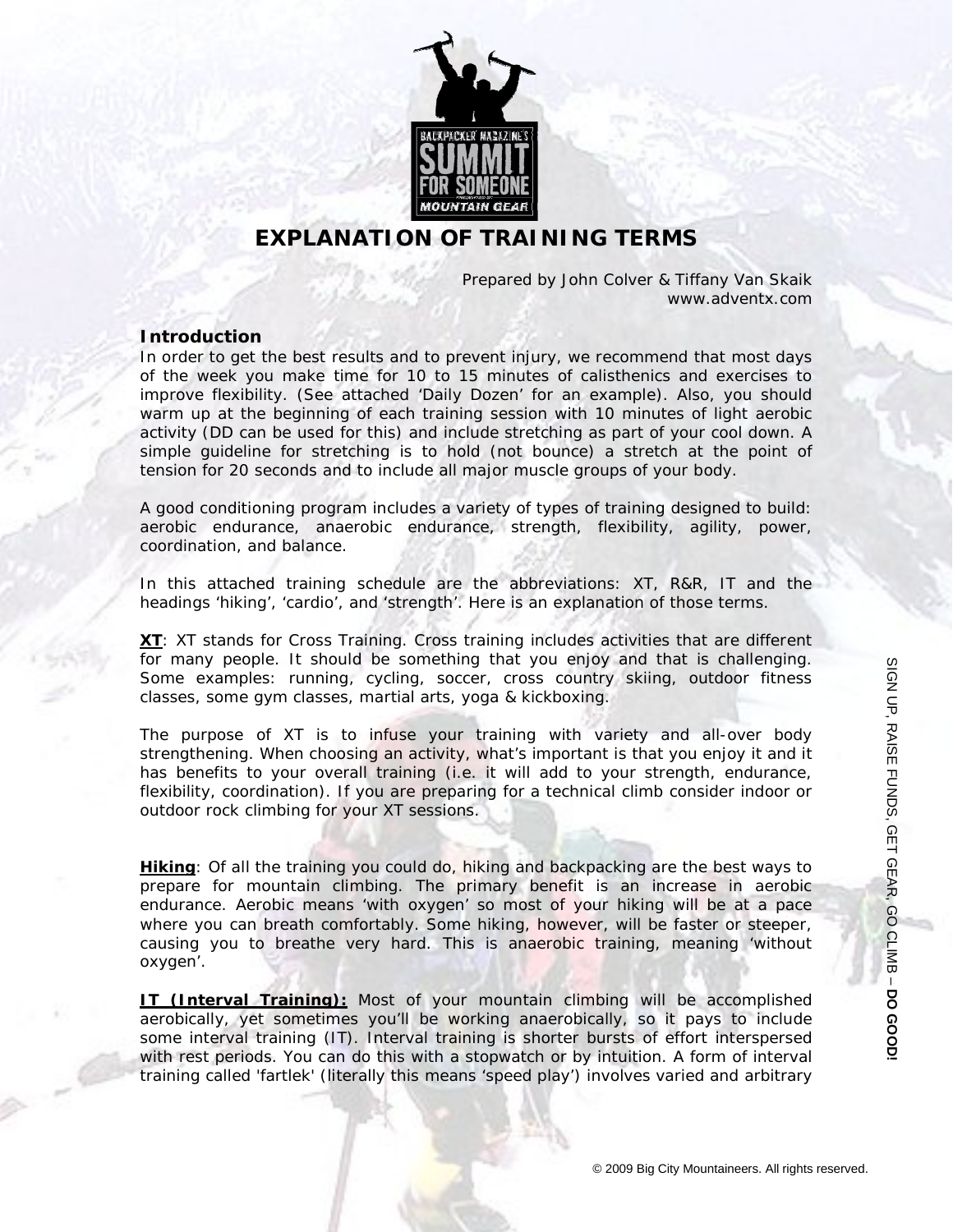

amounts of intensity and duration of efforts; for instance - racing up a hill, speeding up to a fixed point ahead or going as fast as you can for a few minutes.

**Cardio (Cardiovascular Endurance):** You may be thinking, 'But isn't hiking cardio training?' And you are absolutely correct. However, hiking may not always be convenient or preferred. There are other ways to build cardiovascular endurance for mountain climbing. The following activities are very beneficial: cycling, cross-country skiing, snowshoeing and use of elliptical or Stairmaster machines. The reason that these are good is that they build aerobic endurance and increase anaerobic capacity while also building muscle endurance in your leg and lower core muscles.

**R & R:** Restoration and recovery days are a very important part of building your strength and endurance. What's important is to do some gentle activity such as a short (30 minutes) walk, swim or some calisthenics. In fact, some muscle activity is crucial to the recovery process because as your muscles contract you stimulate the expulsion of waste products from previous training. Be sure to keep the intensity low. Also on rest days pay close attention to good hydration and nutrition.

**Strength:** One common definition of strength is "The ability to exert force against resistance." However the strength required to lift a heavy object is different from that needed to jump across a gap, which is different from the strength needed to hike uphill for hours. This implies that there are different types of strength.

Here is a simple guide to different types of strength. Imagine you are standing in front of a large log:

- If you do a standing jump over the log you'll use **elastic (explosive) strength**.
- If you do step-ups for 15 minutes on the log you are using **strength endurance.**
- Whether or not you can pick up the log will be an indication of your **maximum strength**.

Mountain climbing predominantly requires strength endurance; however, we also need good maximum strength. There is a relationship between the two …endurance athletes who train for maximum strength will experience concurrent gains in muscle endurance and they will certainly gain efficiency as a result of their superior maximum strength. It stands to reason that a climber with a high level of maximum strength will have an easier task of carrying a heavy object such as a backpack.

**Climbing:** Climbing refers to indoor or outdoor rock climbing.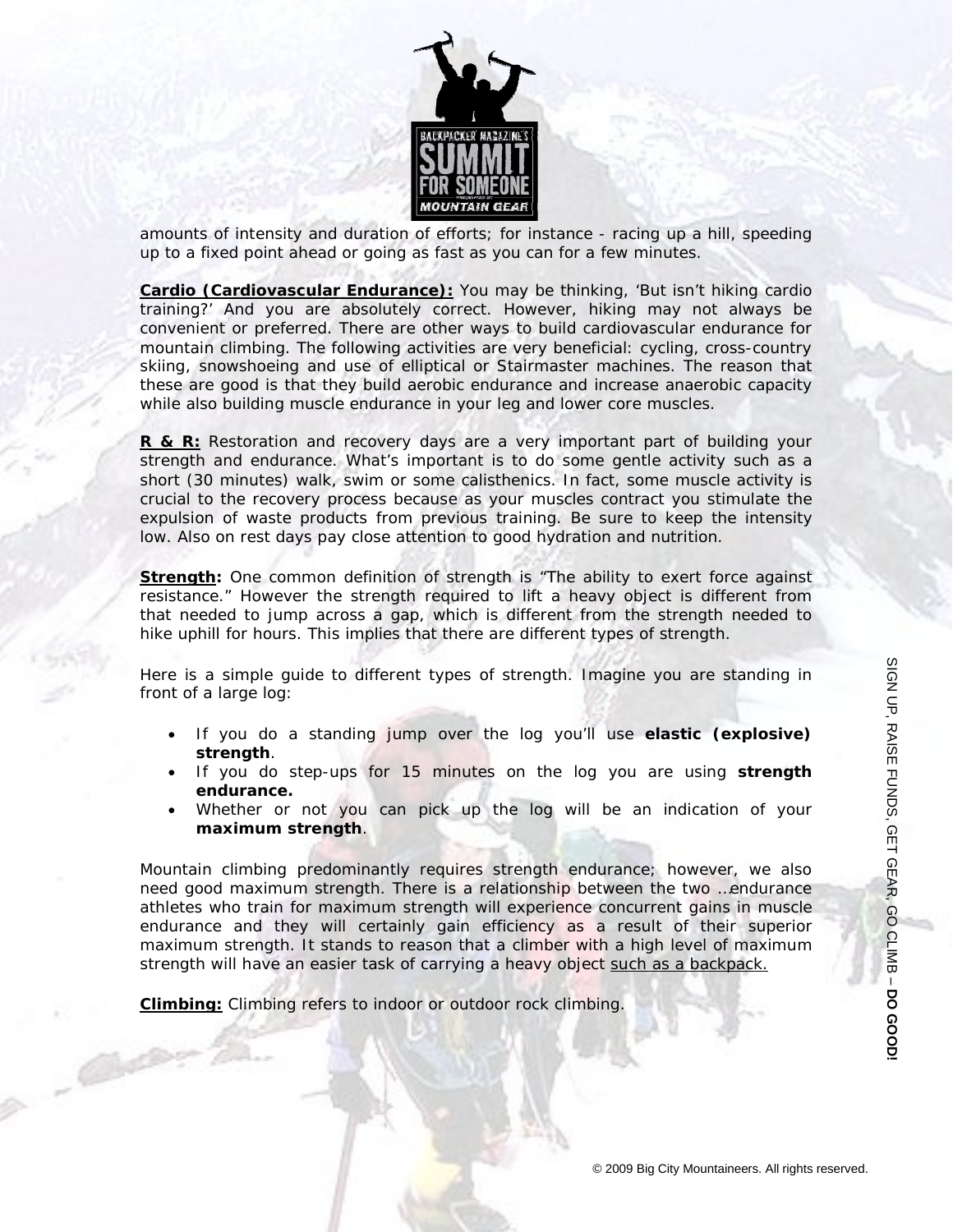

**How do we build strength?** It's beneficial to work with a professional instructor to practice weight training to ensure safety and good results.

A muscle will only strengthen when it is worked beyond its normal operation. This is called overloading. This can be achieved by:

- Increasing the resistance (by adding weight).
- Increasing the number of repetitions of an exercise.
- Maintaining muscular tension (as opposed to locking out joints).
- Increasing the number of sets of the exercise.
- Reducing recovery time between sets of exercise.
- Reducing momentum i.e. slowing down the movement speed.

#### **How do we specifically develop each type of strength?**

- **Maximum strength** can be developed by lifting heavier weights with low reps.
- **Elastic strength** can be developed through weight training, athletic drills, conditioning exercises e.g. power jumps, and bunny hops
- **Strength endurance** can be developed with hiking (especially uphill while wearing a pack), circuit training, some gym classes, running (especially hills), and cycling.

**Summary:** The design of a good training program is a combination of science, art, common sense, and a desire to have fun. You'll want to evaluate your strengths and weaknesses and design a plan that builds both. Balance is critical and many of the best plans are ones that are functional and fit with your lifestyle. Effective training requires good discipline and organization for most people. Even with your commitments of family and work you can find creative ways to fit everything in and still have time to relax. Also, you may live in a place where you have limited or no opportunities to hike or climb. We hope this sample training schedule will help you train successfully and give you various options for creating your own unique program. We are available to answer any questions that you may have.

#### **References:**

- McArdle, W., Katch, F., & Katch, V. (2001). *Exercise Physiology: Energy, Nutrition and Human Performance*: Lippincott, Williams & Wilkins.
- Weinberg, R. & Gould, D. (May 2002). *Foundations of Sport and Exercise Psychology.* Fitness Information Technology.
- American College of Sports Medicine (2005) ACSM's Guidelines for Exercise Testing and Prescription. 7th edition; Lippincott, Williams & Wilkins.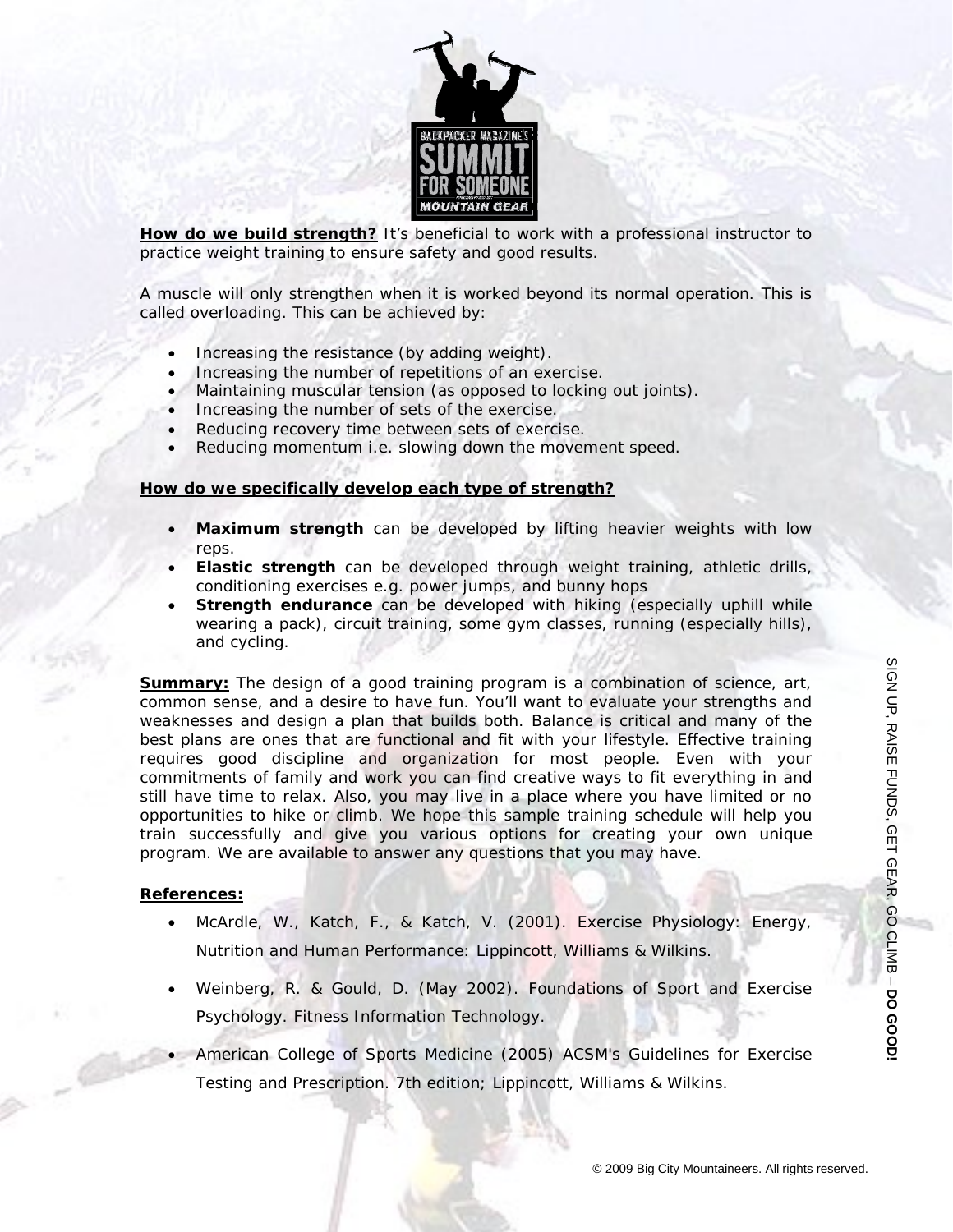

- Wilmore, J., Costill, J., (2003) Physiology of Sport and Exercise. 3<sup>rd</sup> edition; Human Kinetics.
- McGinnis, P., (2004). Biomechanics of Sport and Exercise. 2<sup>nd</sup> edition; Human Kinetics.
- Hamill, J., (2006) *Biomechanical Basis of Human Movement.* 2nd edition; Lippincott Williams & Wilkins.
- Dick, F., (2002). *Principles of Sports Coaching*. 4Rev Ed edition; A & C Black.
- Bompa, T., (June 1999). *Periodization: Theory and Methodology*: 4th edition; Human Kinetics Publishers.

### © adventX 2007

For permission to reprint, please contact johncolver@adventx.com